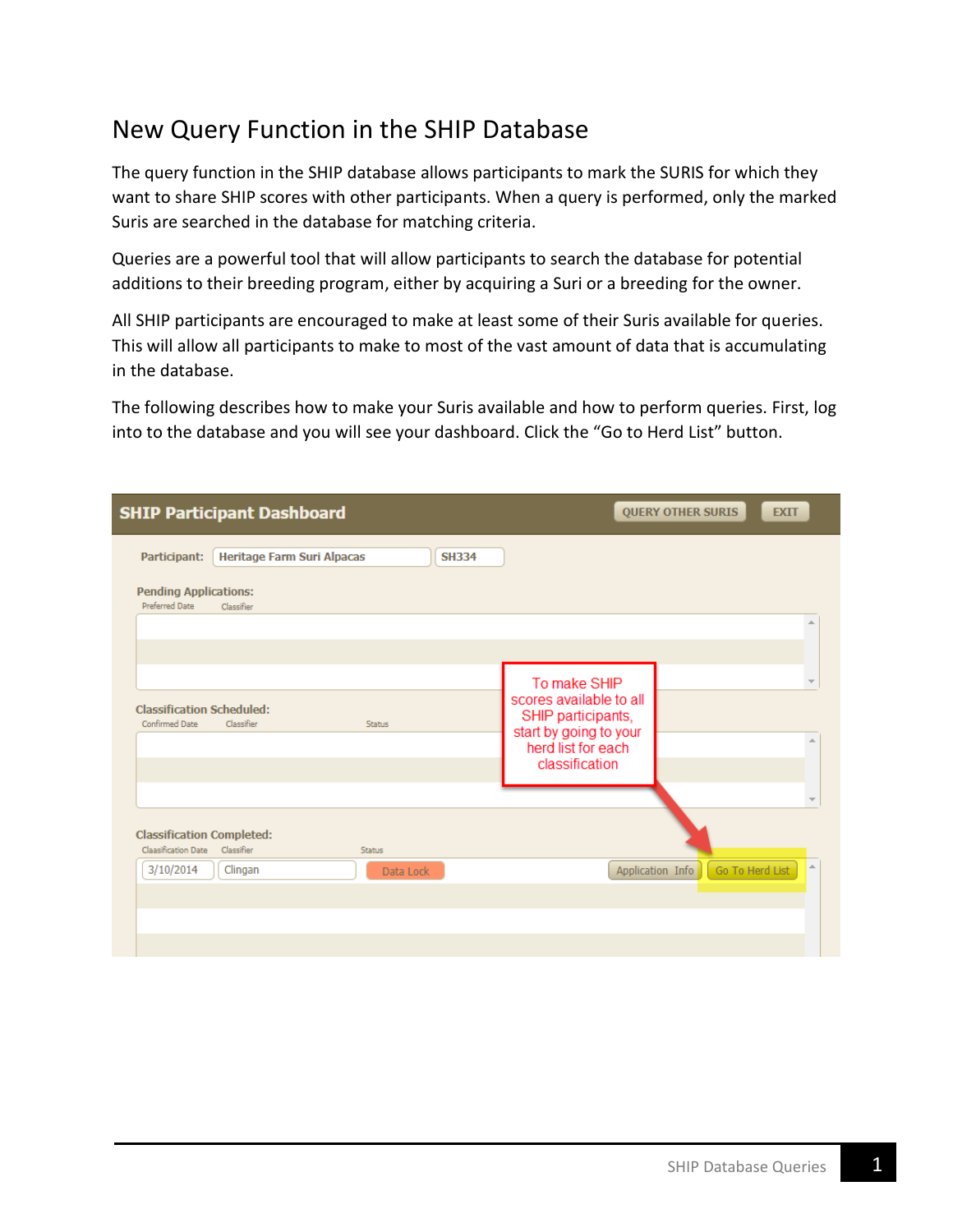Notice the "Make Public" column. For each Suri you want to share scores with other participants, click the box to place a check mark. Also notice two additional columns. One is to indicate whether the Suri has been sold or otherwise transferred. The other is to mark if the Suri is deceased. This information may be used for other purposes later, but now is a good time to mark while you are reviewing your herd list. If you have had more than one classification done, go back to your dashboard, select the next classification event and repeat the steps.

| PARTICPANT DASHBOARD                            |                      | <b>EXPORT SCORES</b>                    |   |                                   |              |                               |                          |                |                                                                                    |
|-------------------------------------------------|----------------------|-----------------------------------------|---|-----------------------------------|--------------|-------------------------------|--------------------------|----------------|------------------------------------------------------------------------------------|
| <b>Herd List</b>                                |                      |                                         |   |                                   |              |                               |                          |                | <b>SH334</b>                                                                       |
| Farm/ranch<br><b>Heritage Farm Suri Alpacas</b> |                      | <b>Classification Date</b><br>3/10/2014 |   | Click the box to<br>place a check |              | $\overline{7}$<br><b>MAKE</b> | $\overline{i}$           | $\overline{?}$ |                                                                                    |
| <b>ARI ID</b>                                   | <b>SURI NAME</b>     |                                         |   | mark next to                      | <b>COLOR</b> | <b>PUBLIC</b>                 | TRNSFR DCSD              |                | Also, use this                                                                     |
| 835776                                          |                      | NGG PRETTY WOMAN BY JULIA               |   | each Suri you<br>want to share    | WH           | ∩                             | $\Box$                   | $\Box$ .       | time to update<br>any Suris that                                                   |
| 832931                                          |                      | LIBERTY ACCOYO ANN                      |   | <b>SHIP scores</b>                | WH           | Ō                             | $\Box$                   | $\blacksquare$ | you have sold                                                                      |
| 1130492                                         | HFS Lovely Lady      |                                         |   | with other SHIP                   | LF           | Ō                             | $\Box$                   | $\Box$         | or otherwise<br>transferred or                                                     |
| 30557925                                        | <b>HFS CARMELITA</b> |                                         | F | 5/25/2006                         | MB           | 0                             | $\Box$                   | $\Box$         | those that are                                                                     |
| 1211139                                         |                      | <b>GARNET'S GINGER SNAP</b>             | F | 6/25/2005                         | MB           | Ō                             | $\overline{\mathcal{L}}$ | $\Box$         | deceased by<br>placing a check                                                     |
| 30892095                                        |                      | HFS Argonaut's Telamon                  | M | 07/25/2007                        | BG           | Ō                             | O'                       |                | in the                                                                             |
| 31122887                                        | <b>HFS Sienna</b>    |                                         | F | 10/12/2007                        | DF           | ⊓                             | $\overline{\mathcal{F}}$ |                | appropriate box<br>AB ENN AV AND VIKE A DIG DIG TO E EXPLAN E REVIEW AND THE UNIT. |
| 31115285                                        | <b>GLR KIVA</b>      |                                         | F | 8/13/2007                         | <b>DSG</b>   | $\blacktriangleright$         | $\Box$                   |                | <b>View Classification Score:</b>                                                  |
| 31364690                                        |                      | BLUEGRASS PERUVIAN TWIST &              | F | 6/24/2008                         | MF           | $\blacktriangleright$         | □                        |                | <b>View Classification Score:</b>                                                  |
| 1216547                                         |                      | HHSF ACCOYO LAFITE'S MUCHA BELLA        | F | 5/6/2007                          | WH           | ᢦ                             |                          |                | <b>View Classification Score:</b>                                                  |

You are now ready to perform a query. Obviously, the number of Suris available to query will be small at first but will grow over time as more and more participants make their Suris available.

| <b>SHIP Participant Dashboard</b>                                         | <b>QUERY OTHER SURIS</b>                                                     | <b>EXIT</b> |  |
|---------------------------------------------------------------------------|------------------------------------------------------------------------------|-------------|--|
| <b>Heritage Farm Suri</b><br>Participant:<br><b>Pending Applications:</b> | Navigate back to the Dashboard<br>and click the Query Other Suris<br>button. |             |  |
| Preferred Date<br>Classifier                                              |                                                                              |             |  |

On your dashboard, click the "Query Other Suris" button at the top.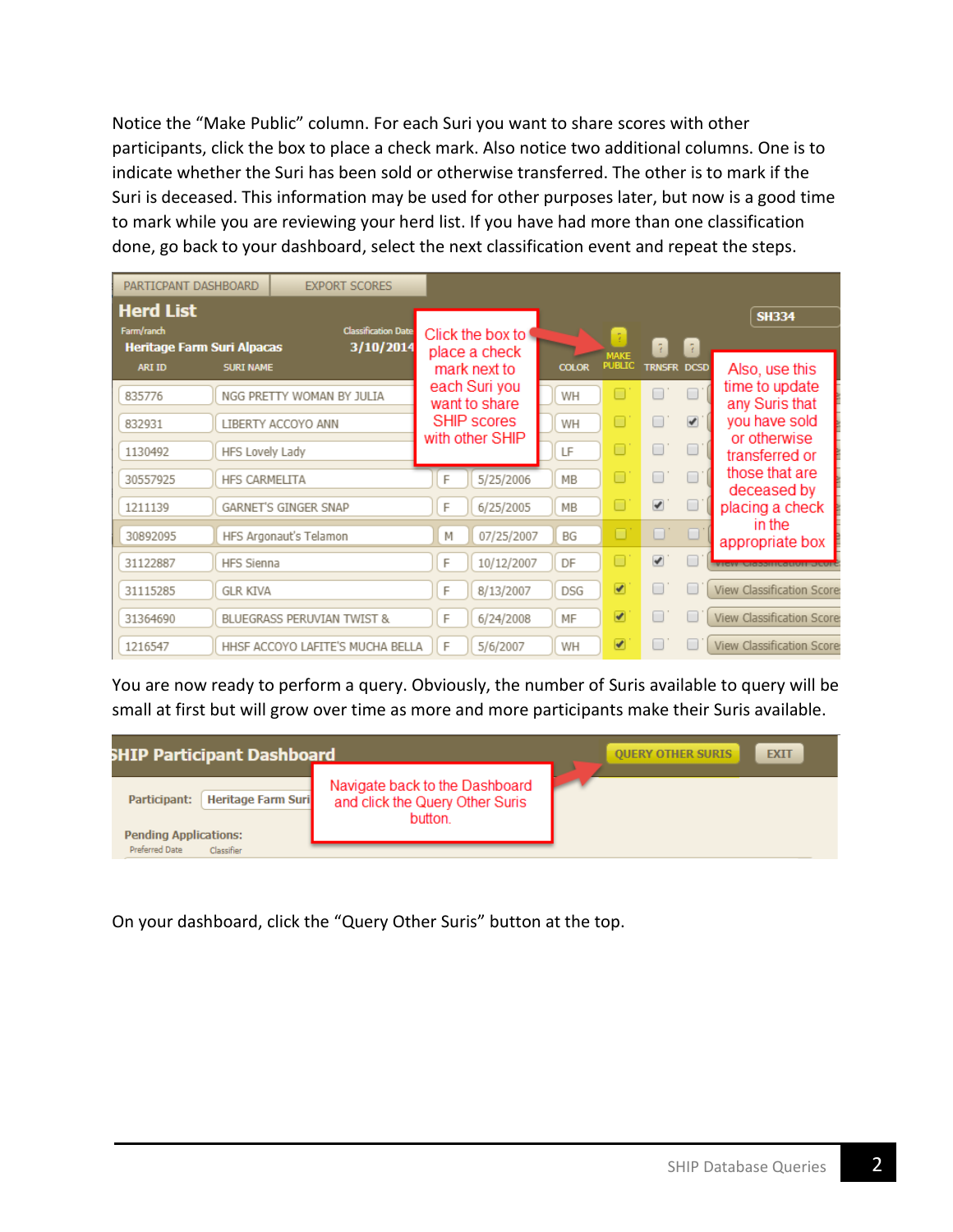This will navigate you to the query screen. There are many datapoints available to query, including all the classification traits. You can enter as few or as many criteria as you want. Most of the fields are drop down lists and you just select your choice. Note that the choices for traits are always > (greater than). This means if you select, for example, >3.5 the results will show Suris with a score of 4 or more for that trait. The fields for Age and DOB are free entry. You can enter an exact number or date, greater than (>) or less than(<) or a range. For a range, use three dots (…) between the two values.

| <b>Enter Query Criteria</b>                                                                                                                                                                                                                                                                                                                                                                                                                                                           |                                                                                                                                                                        |  |  |  |  |  |  |  |  |  |  |
|---------------------------------------------------------------------------------------------------------------------------------------------------------------------------------------------------------------------------------------------------------------------------------------------------------------------------------------------------------------------------------------------------------------------------------------------------------------------------------------|------------------------------------------------------------------------------------------------------------------------------------------------------------------------|--|--|--|--|--|--|--|--|--|--|
| Use this form to define your search. Enter as many or as few criteria as you want. For example, if you are interested in finding<br>the finest and densest white males for a potential breeding to your female select WH in the color field, >4 in the fineness score<br>field and >4 in the density score field. Then click the "Perform Query" button. If no results are found, enter the next lowest score<br>in the trait fields and try again until you get the desired results. |                                                                                                                                                                        |  |  |  |  |  |  |  |  |  |  |
| Age at Classification<br>(enter >, <, or range, i.e. >3<12)<br>>2<6<br><b>DOB</b><br>(enter >, <, or range, i.e. $>1/1/2010$ <1/1/2018)                                                                                                                                                                                                                                                                                                                                               |                                                                                                                                                                        |  |  |  |  |  |  |  |  |  |  |
| Color<br>Gender   M<br>WH                                                                                                                                                                                                                                                                                                                                                                                                                                                             | Select the query<br>requirements                                                                                                                                       |  |  |  |  |  |  |  |  |  |  |
| <b>Luster Score</b><br><b>Body Type Score</b><br><b>Fineness Score</b><br>>3.5<br><b>Movement Score</b><br><b>Uniform Micron Score</b><br><b>Front Legs Score</b><br><b>Density Score</b><br>>2.5<br>Rear Legs Score<br><b>Uniform Lock Score</b><br><b>Head Score</b><br><b>Hand Score</b><br><b>Body Score</b><br><b>Uniform Color Score</b><br><b>Tail Score</b><br>Fleece Phenotype Score<br>Genitilia Score                                                                      | on this screen.<br>Enter as few or<br>as many criteria<br>as you want to<br>narrow done<br>your search.<br>When you are<br>ready, click the<br>Perform Query<br>button |  |  |  |  |  |  |  |  |  |  |
| Perform Ouery                                                                                                                                                                                                                                                                                                                                                                                                                                                                         |                                                                                                                                                                        |  |  |  |  |  |  |  |  |  |  |

Once you have the criteria defined, click the "Perform Query" button at the bottom